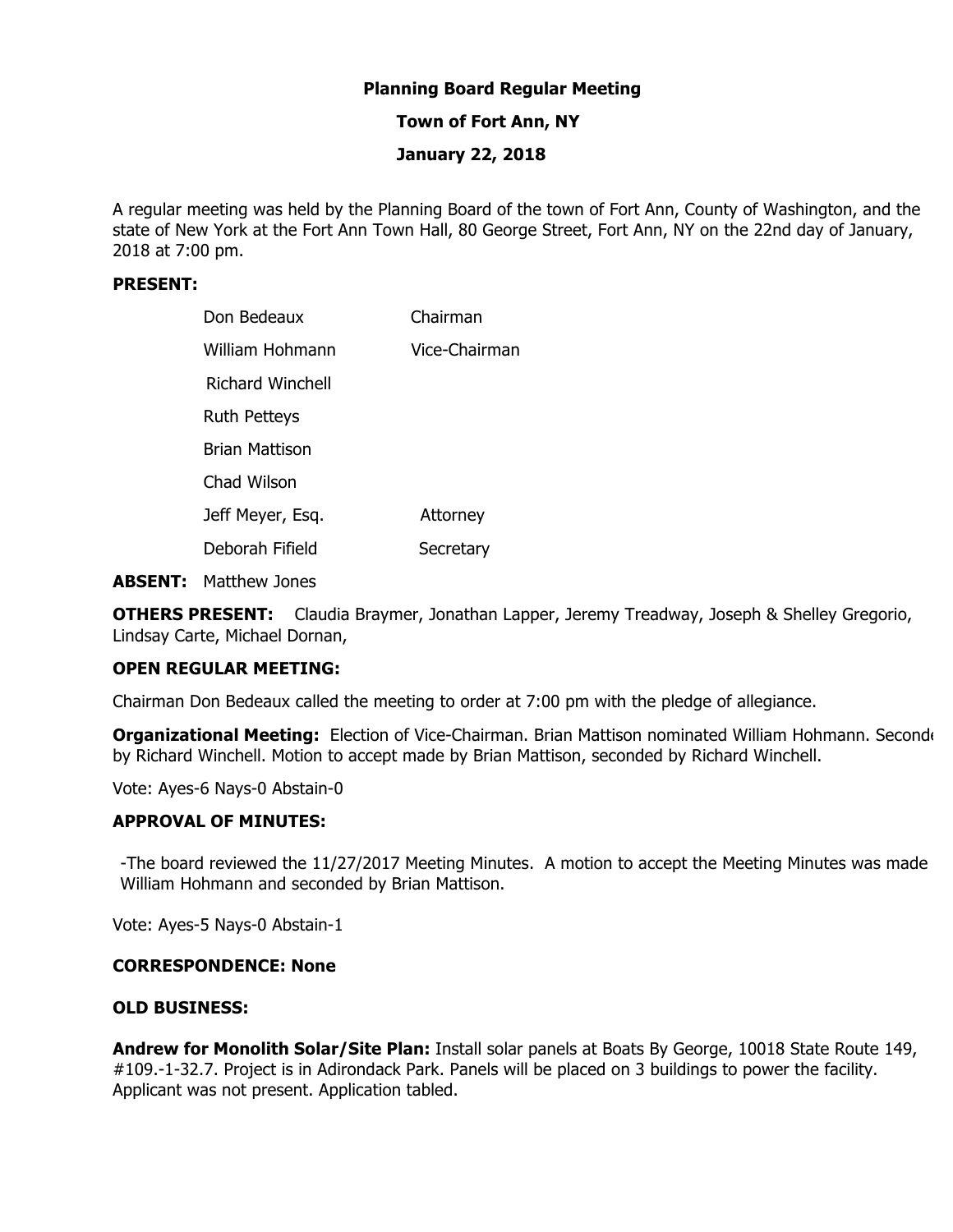## **NEW BUSINESS:**

**Joseph & Shelley Gregorio, West Road, #103.-1-30.2/Exempt Natural Sub-Division:** Applicant has 105 acre parcel that is divided by West Road, which is a natural sub-division. Would like to sell one parcel. D they have to wait the three years? No. Motion to deem exempt and is a natural sub-division made by William Hohmann. Seconded by Brian Mattison.

Vote: Ayes-5 Nays-0 Abstain-1

# **OLD BUSINESS:**

**Donald Pierce, 241 Goodman Road, #111.-1-2/Site Plan/Public Hearing:** Acquired Yole Family Irrevocable Trust, wants to divide old farm house. Tenet wants to buy farm house. Applicant was not presen Chairman Bedeaux opened the Public Hearing for Donald Pierce. No comments from the public. Motion to tal Public Hearing made by Richard Winchell, seconded by William Hohmann.

Vote: Ayes-6Nays-0 Abstain-0

At 7:06, the Board adjourned meeting to confer with Counsel for legal advice. The Board entered into the Courts chambers to conference.

At 7:25, the Board re-opened Public Session. Board member Ruth Petteys left the meeting.

**Attorney Jonathan Lapper and Jeremy Treadway/Public Hearing:** ADK MX Motorcross Track. Applicant wishes to make changes to track and amend the conditions placed on the original approval. Attorne Jonathan Lapper explained they are asking for a series of small modifications. Minor changes to what had previously been approved. 1. Length & width of track. Because it is a dirt track, when regraded it moves a little. Provided a site plan to this prior. 2. Noise testing. Applicant feels it is better to use the updated AMA testing than the one previously approved. 3. Hours & days of operation. Asking for a maximum of 5 days pe week, including 2 race days. Operate from 9am to 6pm, except race days then until dusk or 7:30pm. Also operate from April 1<sup>st</sup> until October 31<sup>st</sup>. 4. Use of ATV'S & UTV'S with understanding they will be in compliance with noise as dirt bikes. Chairman Bedeaux opened the Public Hearing to the Public for comment.

Mike Dornan: Has any other business been put on restrictions. Truck stop is open 24 7. Motorcross brings business to town.

Attorney Claudia Braymer: Representing a group of neighbors opposed to the motorcross. Board has already been provided affidavit by Lindsay Carte, Tracy Monahan and Claire Greene. Lindsay Carte goes over violatio such as noise limits over the limit, not all bikes being tested, use of a sound system being used. Tracy Monahan explains reason for selling her house due to motorcross track. Claire Greene talks about quality of li impacts she has experienced. Site plan review criteria states cannot approve a project if adjoining properties are not protected from noise, glare, unsightliness and other impacts. It would be unreasonable to approve changes to existing project that are going to exacerbate the problems. Changing noise test without reducing the limit will increase noise. Adding additional days, hours and ATV'S will exacerbate the problem. Asking that Board keep him at his current level of the site plan review from last year until he can demonstrate complete compliance. Without placing additional impacts upon her clients.

Attorney Jonathan Lapper: Applicant is not asking to exacerbate anything. ATV'S will be held at same decibel levels already imposed. It would still be only 2 race days, just be flexible because of weather and holidays. V are not trying to impact anybody. As to affidavit's, they talk about impact on property value, for the record o of the closest houses to the track, the Monahan's sold within three weeks at full price. People that bought th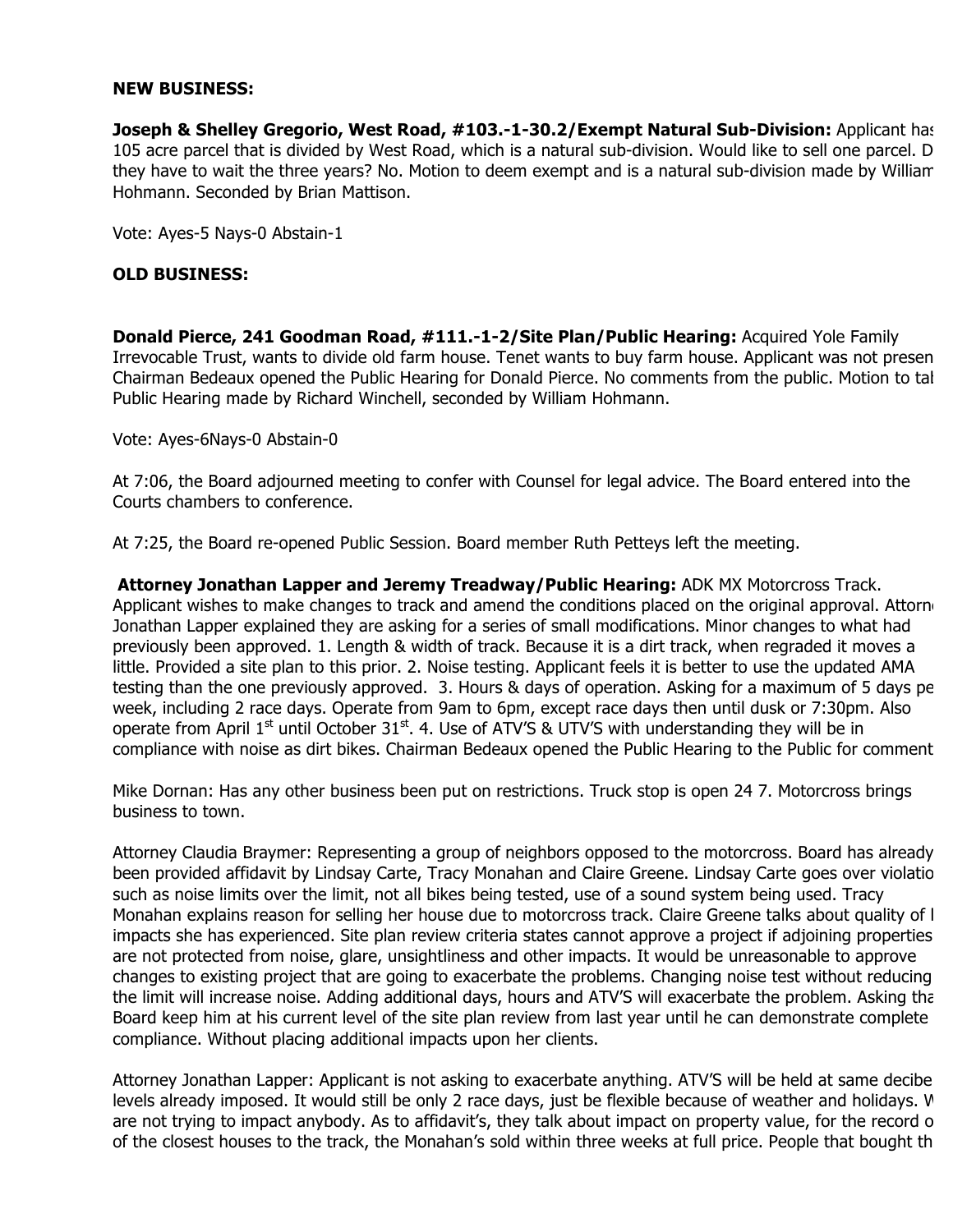house, are happy being there. Feels those opposed are being overly sensitive. Compared to 149 noise feels this is not a problem.

Lindsay Carte: Talked about decibels, logarithms, etc. By switching to other test, all bikes will meet the requirement. The 2 meter is the only test that measures the bikes at a maximum amount of sound. The other one doesn't do it.

Jeremy Treadway: When 2 meter max test was originally approved, condition said to follow AMA standard. Due to confusion, we stuck with 2 meter max. But what we are really asking for is to follow AMA standards, and the ANSI test is being used across the country. Mr. Treadway stated the AMA was his governing body.

Richard Winchell/Board member: Told the applicant that the Board is his governing body, not the AMA. Not a single letter has been received from the AMA, nor has he seen a representative at any meeting to represent the track. Mr. Treadway claims a letter was sent from the AMA in the beginning. Mr. Winchell states that in t original application, the board would not allow a big enough track to get AMA sanctioned and now applicant seems to want to be sanctioned.

Motion to close Public Hearing made by William Hohmann, seconded by Brian Mattison.

Vote: Ayes-5 Nays-0 Abstain-0

Attorney Jeff Myer went over the SEQRA Environmental Assessment Form with the board. Motion made by William Hohmann to make a negative declaration, seconded by Brian Mattison.

Vote: Ayes-4 Nays-1 Abstain-0

# **PLANNING BOARD OF THE TOWN OF FORT ANN**

# **COUNTY OF WASHINGTON, STATE OF NEW YORK**

# Introduced by WILLIAM HOHMANN

who moved its adoption

Seconded by BRIAN MATTISON

#### **RESOLUTION APPROVING THE SITE PLAN APPLICATION**

**OF**

#### **JEREMY TREADWAY AND**

#### **10786 RTE 149 LLC**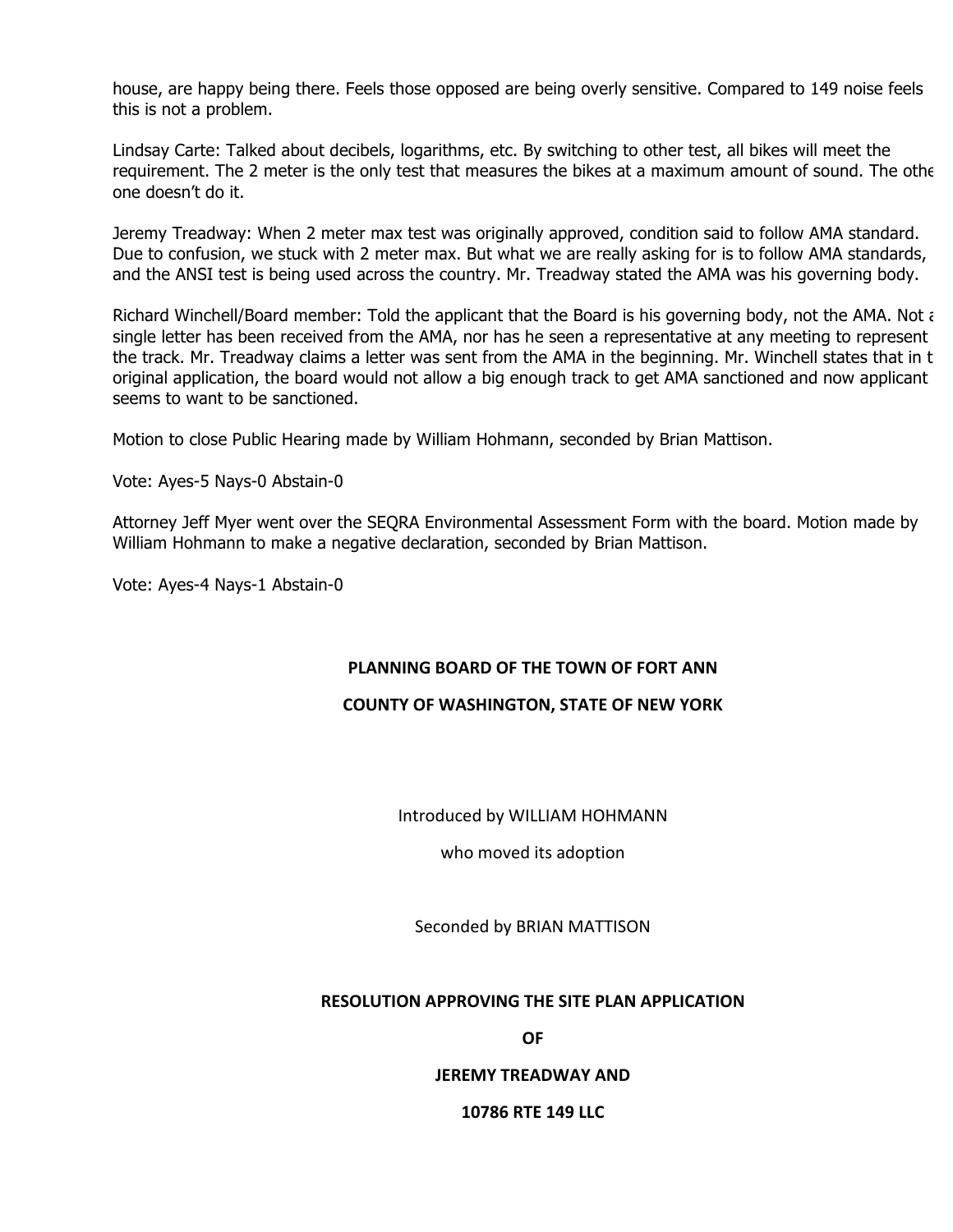# **MOTION FAILED**

**WHEREAS**, pursuant to Local Law 4 of the year 1990, also known as the Town of Fort Ann Site Plan Review Law (hereafter the "Site Plan Review Law") and Article 16 of the Town Law of the State of New York, the Town of Fort Ann Planning Board (hereafter the "Planning Board") is authorized and empowered to review, approve, approve with modification, and disapprove all site plans in the Town of Fort Ann as require under said Site Plan Review Law; and

**WHEREAS**, Jeremy Treadway on behalf of 10786 Rte 149 LLC (hereafter the "Applicant"), has applied amend certain conditions that were placed on the site plan approval for the 4300 foot motocross track locat on 10786 NYS Route 149, Town of Fort Ann, the improvements related to which are found in the Application (hereafter the "Proposal"), which requires Site Plan approval under the Site Plan Review Law; and

**WHEREAS**, the Applicant has submitted documentation in support of his application, including but no limited to the cover letter encompassing the application materials; Environmental Assessment Forms; Site Plan; Detailed Site Plan, plus additional correspondence, and materials from the Applicant and their representatives, which are expressly referenced herein as if fully set forth herein and all of which shall constitute the "Application"; and

**WHEREAS**, by resolution dated September 13, 2016, the Applicant obtained site plan approval for a 4300 foot motocross track, a copy of which is attached hereto and made a part hereof, and with all applicabl appeals having been exhausted, is seeking to amend the following conditions:

- 1. The length and width of the track
- 2. The applicable noise testing method for each motocross bike being permitted to race
- 3. The dates and hours of operation
- 4. The use of the motocross track for ATV and UTV's.

**WHEREAS**, the Planning Board is also in receipt of the recommendation of the Washington County Planning Board, which Planning Board found it to be a matter of essentially Local Concern; and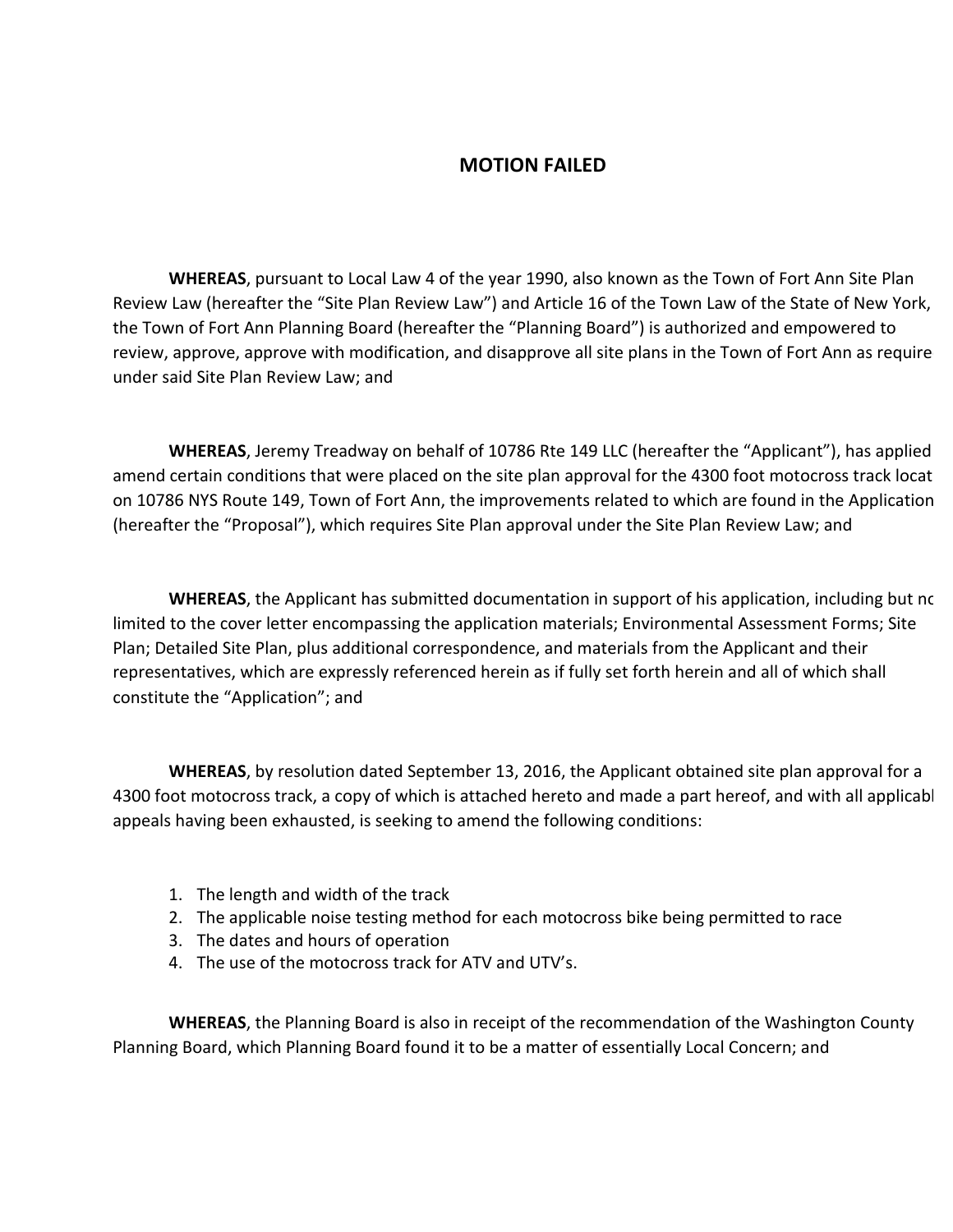**WHEREAS**, a duly noticed public hearing has been held on the Proposal as presented in the Applicatic and the comments of the public are included in the record hereof; and

**WHEREAS**, the Planning Board is prepared to review the application and make a final determination thereon in accordance with Section 8 of the Town of Fort Ann Site Plan Review Law.

# **NOW THEREFORE BE IT RESOLVED:**

Section 1. Various public comments were raised concerning the application including concerns over lighting, noise, water runoff and pollution, traffic, and impacts to neighbors. The Planning Board has considered these concerns and finds that:

The Proposal is a permitted use in the Town of Fort Ann. In reviewing the proposed amendments and having provided the public with the ability to freely comment on the application and proposed amendments include therein, the Planning Board hereby finds the proposed amendments acceptable subject to the conditions contained herein.

Section 2. Having reviewed the Application and the comments of the public, and having reviewed the criteria for the review of site plan applications in Section 8 of the Town of Fort Ann Site Plan Review Law, the Planning Board hereby makes the following findings:

> a. Is there adequate, and is the arrangement of, vehicular traffic access and circulation, including intersections, road widths, channelization structures, and traffic controls. Consideration will also be given to the project's impact on the overall circulation syste as it relates to adjacent uses.  $(S7(B))$

Vehicular traffic on-site will not be impacted by the amendments proposed.

b. Is there adequate, and is the arrangement of, pedestrian traffic access and circulation, including, but not limited to separation of pedestrian from vehicular traffic, walkway structures, control of intersections with vehicular traffic and overall pedestrian convenience? (§7(C))

Pedestrian traffic on site will not be impacted by the amendments proposed.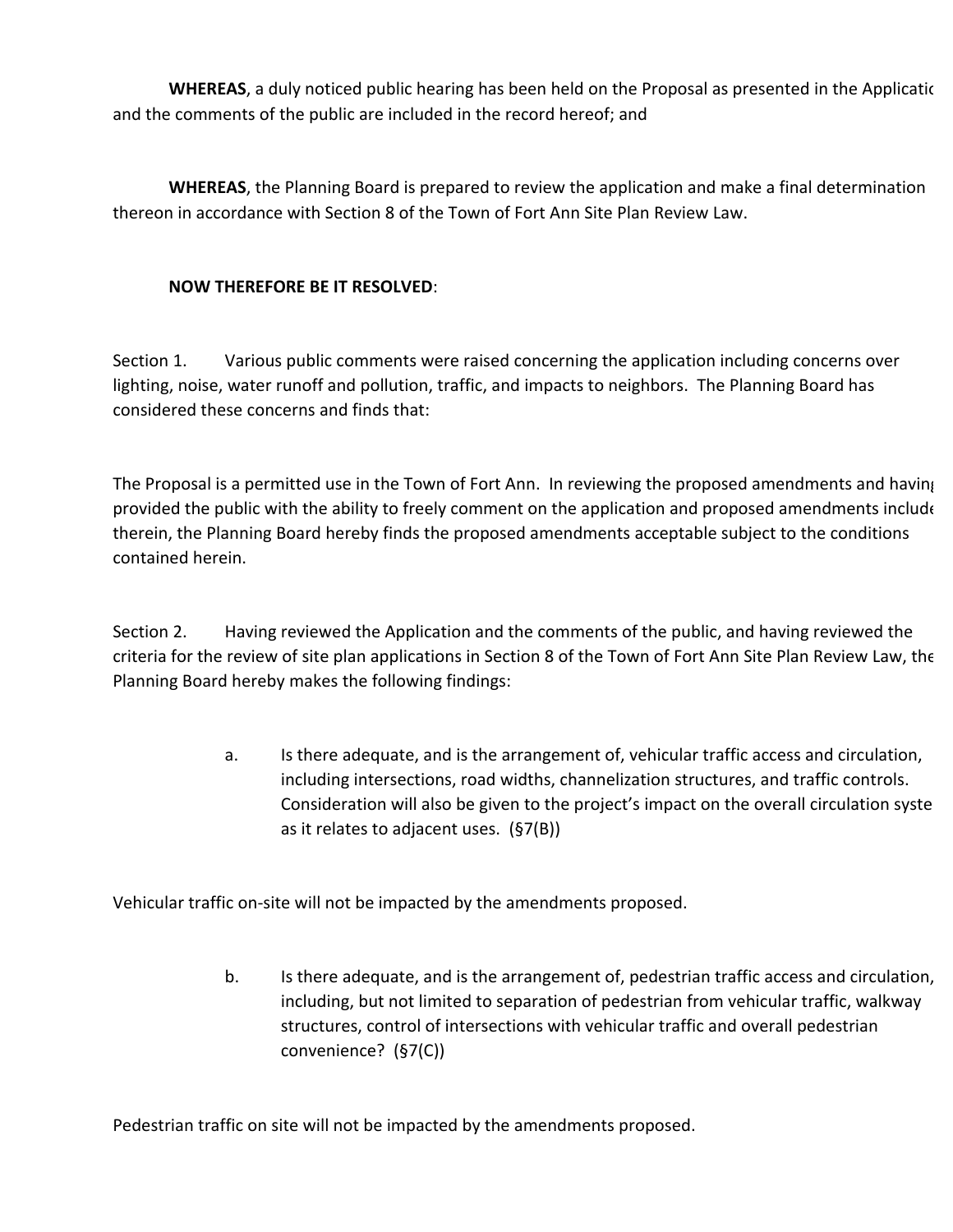c. Does the Planning Board approve of the location, arrangement and setting of off-stree parking and loading areas?  $(S7(D))$ 

The off-street parking and loading areas will not be impacted by the proposal, especially due to the continue prohibition of camping, RV's, and overnight parking on the premises.

> d. Does the Planning Board approve of the location, arrangement, size and design of building, lighting and signs?  $(S7(E))$

The motocross track will not be lit. There are no amendments to this provision.

e. Adequacy, type and arrangement of trees, shrubs, and other landscaping constituting visual and/or a notice deterring buffer between these and adjoining properties.  $(S7(F)$ 

The Planning Board approves the existing landscaping and is not requiring any additional landscaping.

f. In the case of multiple family complexes, is there adequate usable open space for controlled and informal recreation? (§7(G))

The Planning Board finds that this consideration does not apply.

g. Are there adequate provisions for the disposal of storm water, sanitary wastes, water supply for both fire protection and general consumption, solid waste disposal, and snc removal storage areas?  $(S7(H))$ 

The Planning Board finds that the proposed amendments will not impact the waste and water consideration

h. In areas with moderate to high susceptibility to flooding and ponding and/or erosion, i there adequate structures, roadways and landscaping?  $(S7(I))$ 

There are no areas susceptible to flooding and ponding. This provision does not apply.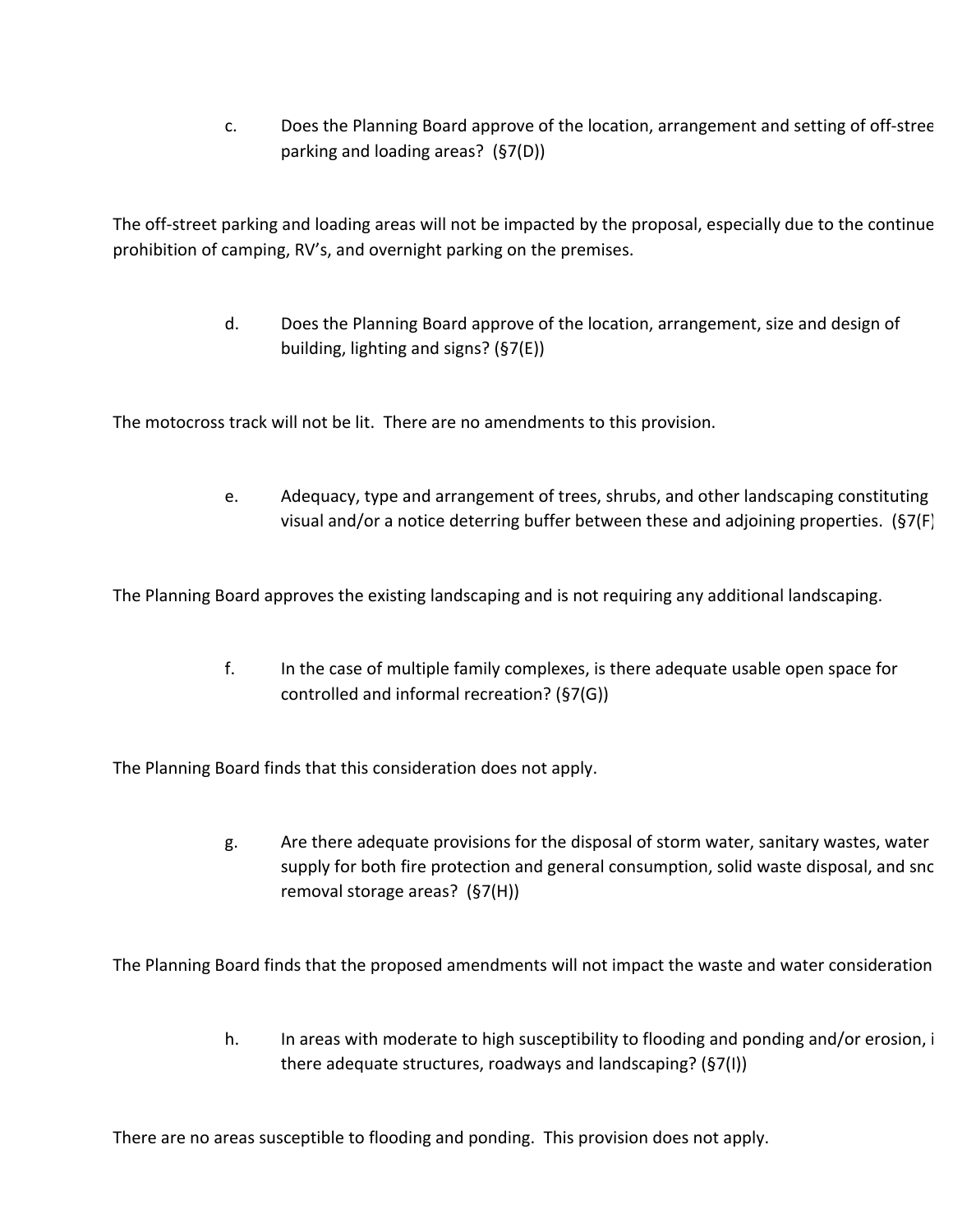i. Is there protection of adjacent properties against noise, glare, unsightliness or other objectionable features?  $(S7(J))$ 

Yes, the adjacent properties are protected against noise, glare, unsightliness and other objectionable feature As it relates to glare, unsightliness and other objectionable features the proposed amendments have no impact.

The issue of noise pollution and the possible impacts associated subject of extensive debate and public comment dating back to the original approval. The Applicant has submitted numerous additional document from the AMA, noise test readings from those certain dates requested by the Town of Fort Ann.

The Planning Board finds that outside of the periodic spike in sound levels, there is no harmful impact to the adjacent properties above the ambient levels and the proximity and noise levels associated with NYS Route 149. In response to the potential spike of noise levels, the Planning Board is revising the condition that imposed noise limitations contained in the September 13, 2016 resolution. The Planning Board find this will better protect adjacent properties.

j. Is there retention of existing trees for protection and control of soil erosion, drainage and natural beauty?  $(S7(K))$ 

The proposed amendment will have no impact on the existing trees nor impact soil erosion and drainage, excepting the original approval.

> k. For industrial site development plans, will there be impacts on air and water quality standards?  $(S7(L))$

Since the project is not for industrial site development, the Planning Board finds that this consideration does not apply.

Section 3. Approval and Conditions.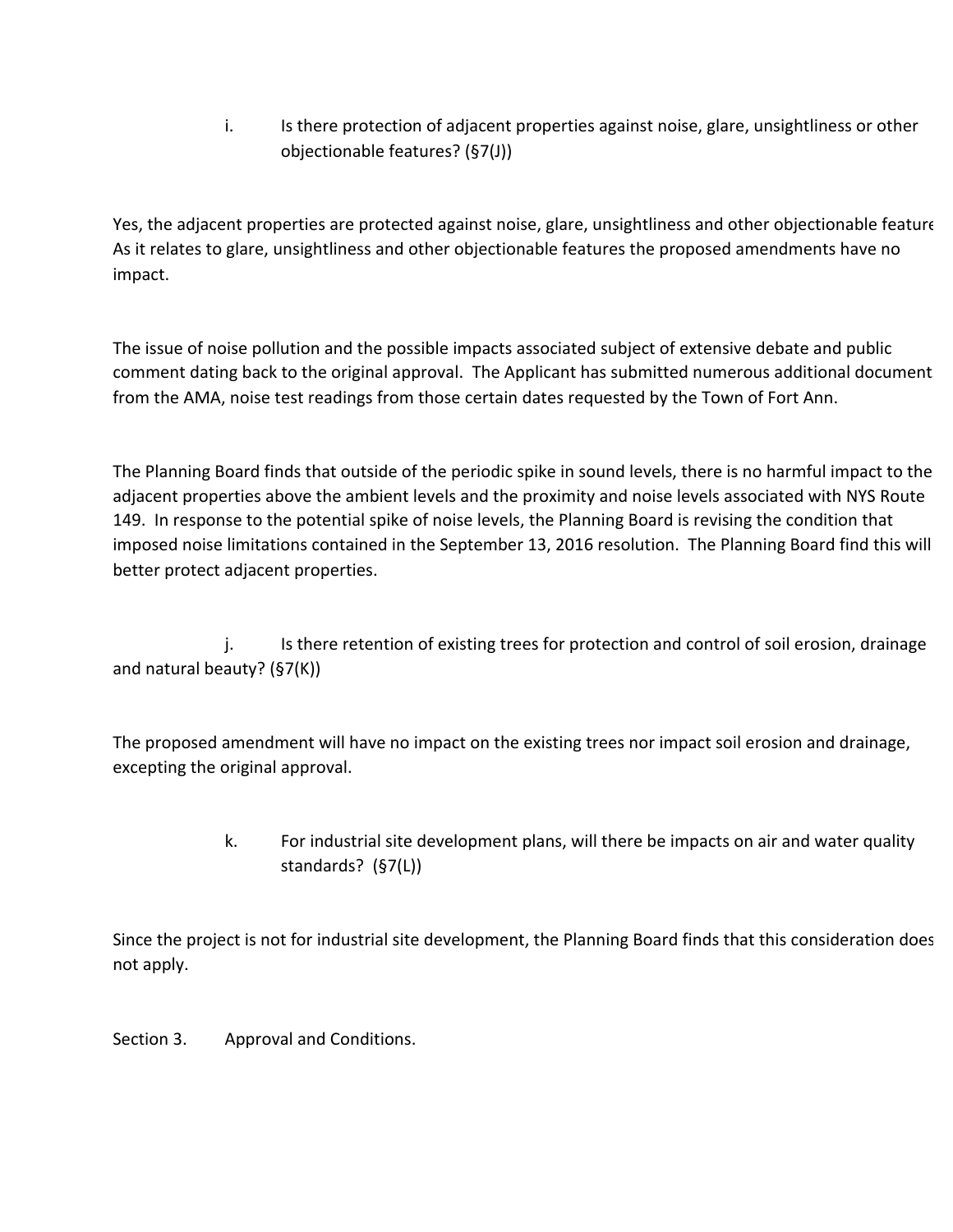Based on all of the foregoing, and all of the evidence and materials submitted by the Applicant, the Application is hereby approved with the following conditions in accordance with the authority granted by section 8(D) of the Site Plan Review Law:

a. The findings and conditions contained in the September 13, 2016 where they are not inconsistent with the conditions contained herein, shall remain in full force and effect.

b. The Hours of Operation: Beginning in 2018, the track operation shall be permitted to operate between the first of April  $(4/1)$  through the end of October  $(10/31)$ ; during the open period motorcycles, atv and utvs, shall only be permitted to operate on-site Thursday – Saturday from 8:00 AM – 6:00 PM and Sunda 10:00 AM – 6:00 PM. In the event one of the days in a given Thursday to Sunday period the Applicant is forc to close for more than six (6) hours due to adverse weather conditions, the Applicant may operate on the following Monday from 8:00 AM – 6:00 PM. The Applicant shall be allowed to operate on federal holidays during the open period of April  $1$  – October 31. The Applicant shall be permitted eight race days annually, which must be designated by January 1 for the upcoming year, and on designated race days, the Applicant shall be allowed to operate until the earlier of dusk or 7:30 P.M..

c. The Applicant may vary the track size and dimensions, however, there shall be no motorcycles atvs, utvs operating or racing; or other ground disturbance outside of the "Track Area Limit Line" as depictec on the Detailed Site Plan prepared by Hutchins Engineering, Last revised 10/4/17.

d. The Applicant shall perform a sound test on every motorcycle, atv and utv prior to it operating on site to ensure that all motorcycles, atvs, or utvs shall comply with the noise requirements of the current American Motorcyclist Association's Motocross Rules for Amateur Racing. The Applicant shall keep detailed records, including tachometer readings, of every test and supply the same to the town's enforcement officer upon request. No motorcycle, atv or utv shall be permitted to operate on site that exceeds the sound limit established herein.

e. No camping, RV's, or overnight parking of vehicles shall be permitted on site.

f. The Applicant may sell canned fuel on the premises. The Applicant shall not have a fuel dispensing station on site.

g. Noise levels arising from the site shall not result in a five (5) minute Leq measurement in exce of a 6 dBA increase above the ambient sound level or a regular or periodic Lmax measurement taken at a residential property above 65 dBA.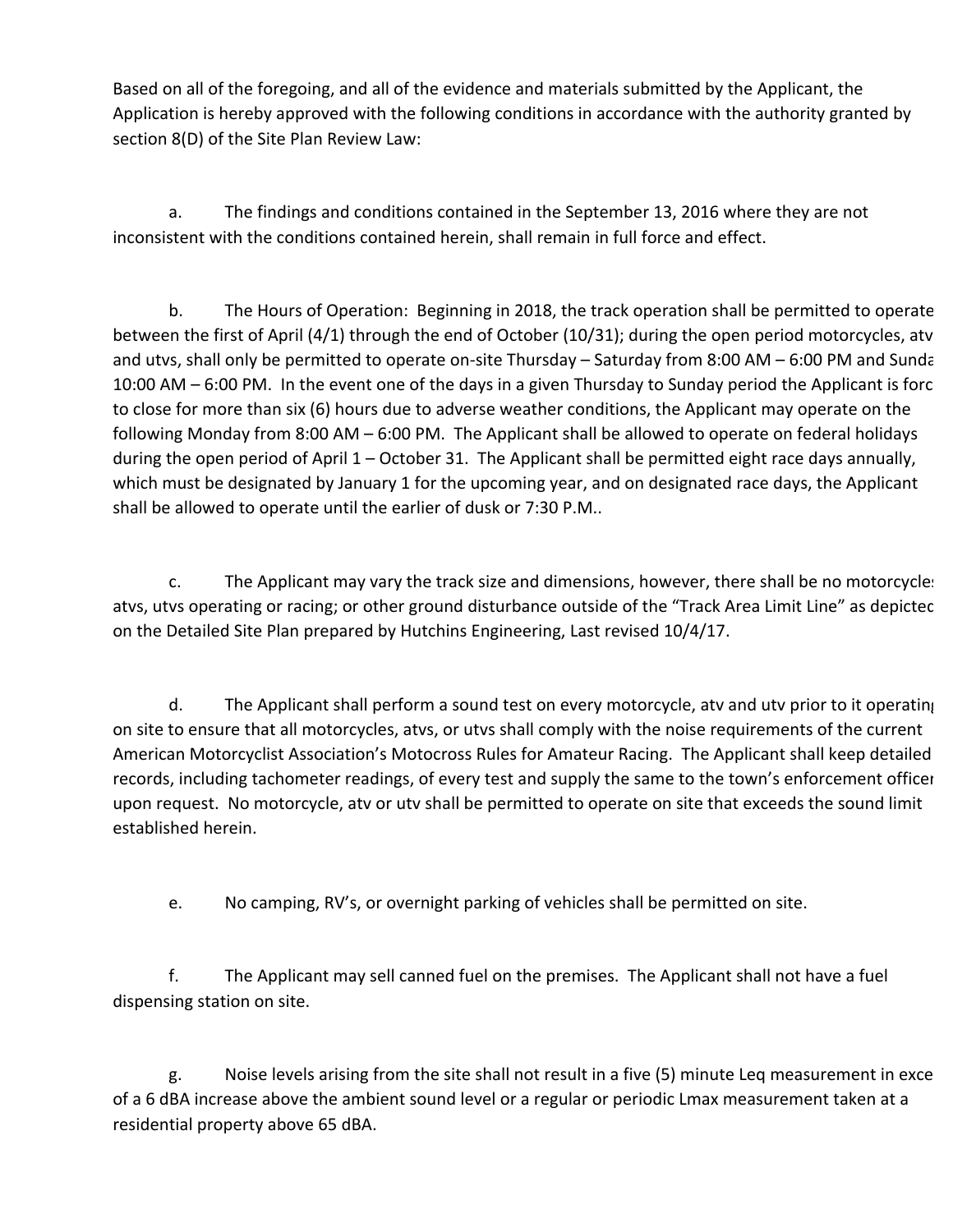Section 4. This resolution shall take effect immediately.

# DISCUSSION-

Brian Mattison would like to eliminate #f as you can buy sealed fuel in a store. Would like to know what original resolution said in regards to fuel. Original resolution said no fueling station. New condition to say on canned fuel. Chairman Bedeaux wanted on record he is against the fuel altogether. Should be no fuel what s ever. Chairman Bedeaux also stated he disliked the additional hours.

Attorney Lapper and applicant wanted clarification of decibels. If AMA changes in the future, does applicant go by AMA standards or come back to the Board. Will change wording to say applicant must comply with current AMA standards for amateur racing. And give detailed reports every week and have available upon request to Code Enforcment.

Hours of operation were also discussed and the ability to have additional hours on "race days".

# **ROLL CALL VOTE-**

Chairman Don Bedeaux- No William Hohmann- Yes Brian Mattison- Yes Chad Wilson- Yes Richard Winchell- No Vote: Ayes-3 Nays-2 Abstain-0

# **MOTION FAILED**

In order for a resolution to be adopted, it requires a majority of the full board, i.e. 4 votes, an not just a majority of the present. Mr. Lapper asked if the conditions could be modified that would enable Chairman Bedeaux or Mr. Winchell to be in favor of the proposal. When questioned, Chairman Bedeaux stated he did not agree with fuel sales on site and did not agree with being able to operate until dusk on "race days". He did not have a problem with anything else besides those two issues. Chairman Bedeaux stated he wants absolutely no fue sold on site. At this point Richard Winchell made a motion to table the application until a full board was present. There was no second. Per Chairman Bedeaux request of absolutely no fue sold on site and hours stay at 6:00 pm. Attorney Lapper asked Mr. Treadway if he would be agreeable to the conditions as described by Chairman Bedeaux. Mr. Treadway confirmed he could live with those conditions.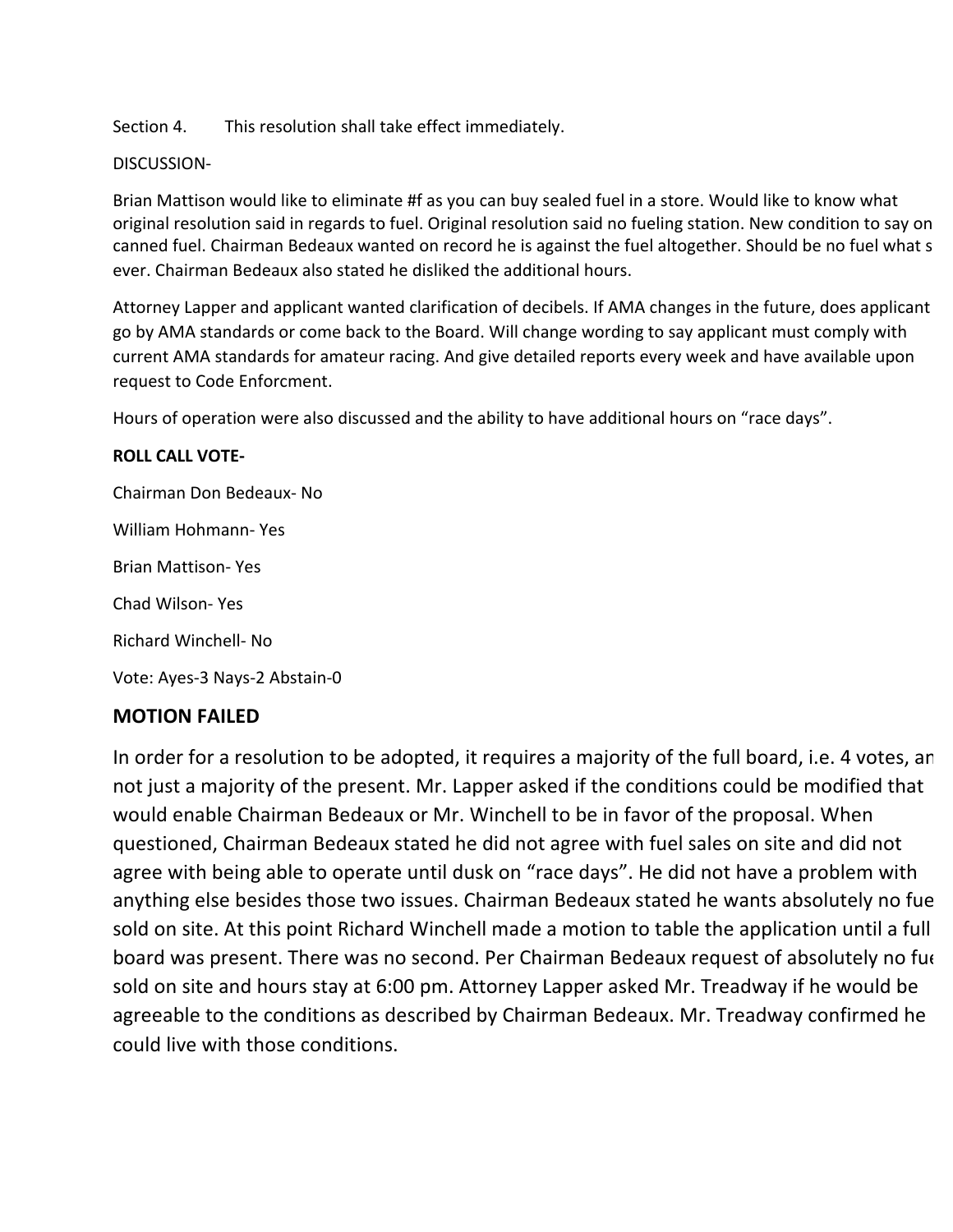# **PLANNING BOARD OF THE TOWN OF FORT ANN**

## **COUNTY OF WASHINGTON, STATE OF NEW YORK**

Adopted JANUARY 22, 2018

Introduced by WILLIAM HOHMANN

who moved its adoption

Seconded by BRIAN MATTISON

# **RESOLUTION APPROVING THE SITE PLAN APPLICATION OF JEREMY TREADWAY AND 10786 RTE 149 LLC**

**WHEREAS**, pursuant to Local Law 4 of the year 1990, also known as the Town of Fort Ann Site Plan Review Law (hereafter the "Site Plan Review Law") and Article 16 of the Town Law of the State of New York, the Town of Fort Ann Planning Board (hereafter the "Planning Board") is authorized and empowered to review, approve, approve with modification, and disapprove all site plans in the Town of Fort Ann as require under said Site Plan Review Law; and

**WHEREAS**, Jeremy Treadway on behalf of 10786 Rte 149 LLC (hereafter the "Applicant"), has applied amend certain conditions that were placed on the site plan approval for the 4300 foot motocross track locat on 10786 NYS Route 149, Town of Fort Ann, the improvements related to which are found in the Application (hereafter the "Proposal"), which requires Site Plan approval under the Site Plan Review Law; and

**WHEREAS**, the Applicant has submitted documentation in support of his application, including but no limited to the cover letter encompassing the application materials; Environmental Assessment Forms; Site Plan; Detailed Site Plan, plus additional correspondence, and materials from the Applicant and their representatives, which are expressly referenced herein as if fully set forth herein and all of which shall constitute the "Application"; and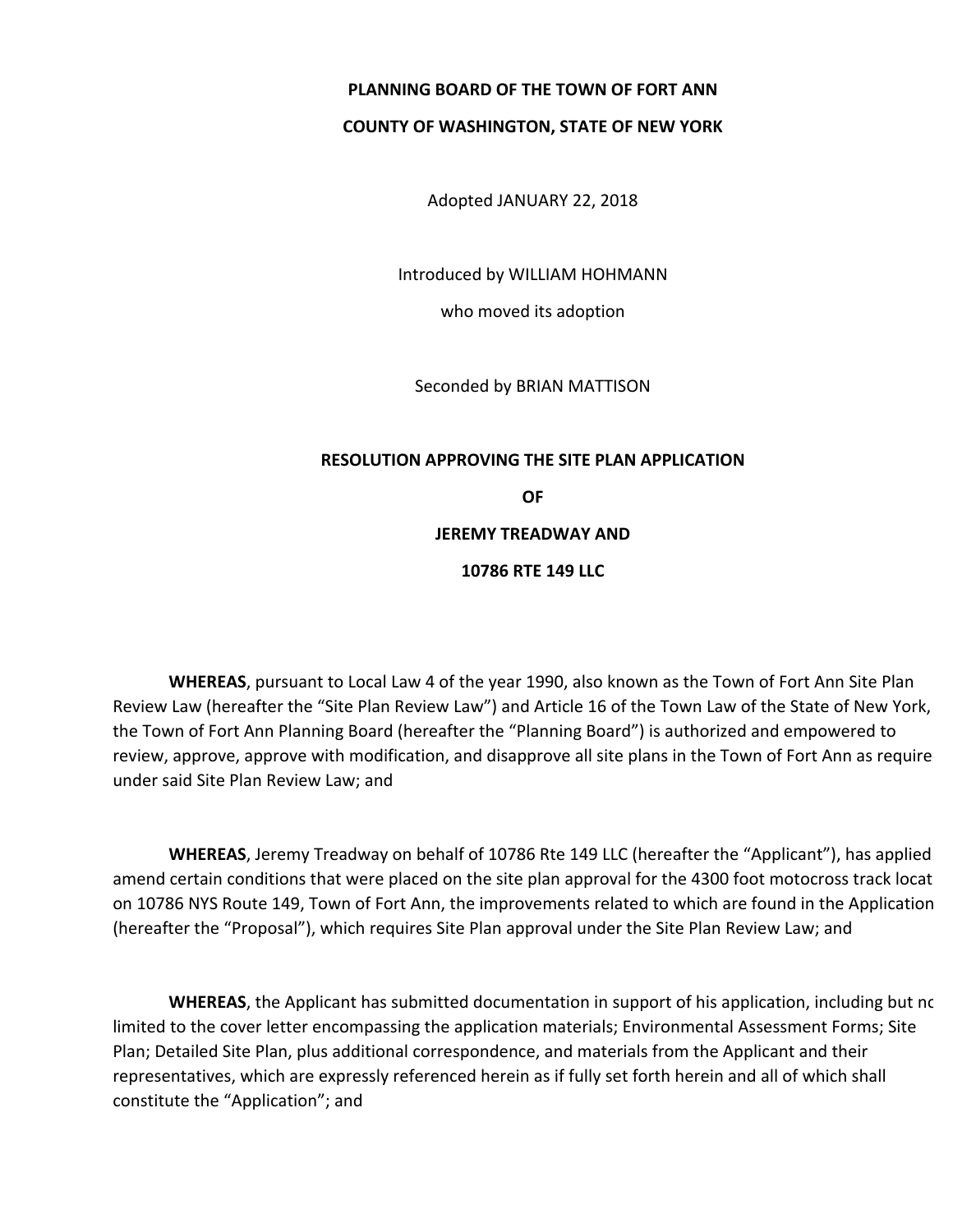**WHEREAS**, by resolution dated September 13, 2016, the Applicant obtained site plan approval for a 4300 foot motocross track, a copy of which is attached hereto and made a part hereof, and with all applicabl appeals having been exhausted, is seeking to amend the following conditions:

- 1. The length and width of the track
- 2. The applicable noise testing method for each motocross bike being permitted to race
- 3. The dates and hours of operation
- 4. The use of the motocross track for ATV and UTV's.

**WHEREAS**, the Planning Board is also in receipt of the recommendation of the Washington County Planning Board, which Planning Board found it to be a matter of essentially Local Concern; and

**WHEREAS**, a duly noticed public hearing has been held on the Proposal as presented in the Applicatic and the comments of the public are included in the record hereof; and

**WHEREAS**, the Planning Board is prepared to review the application and make a final determination thereon in accordance with Section 8 of the Town of Fort Ann Site Plan Review Law.

# **NOW THEREFORE BE IT RESOLVED:**

Section 1. Various public comments were raised concerning the application including concerns over lighting, noise, water runoff and pollution, traffic, and impacts to neighbors. The Planning Board has considered these concerns and finds that:

The Proposal is a permitted use in the Town of Fort Ann. In reviewing the proposed amendments and having provided the public with the ability to freely comment on the application and proposed amendments include therein, the Planning Board hereby finds the proposed amendments acceptable subject to the conditions contained herein.

Section 2. Having reviewed the Application and the comments of the public, and having reviewed the criteria for the review of site plan applications in Section 8 of the Town of Fort Ann Site Plan Review Law, the Planning Board hereby makes the following findings:

> a. Is there adequate, and is the arrangement of, vehicular traffic access and circulation, including intersections, road widths, channelization structures, and traffic controls.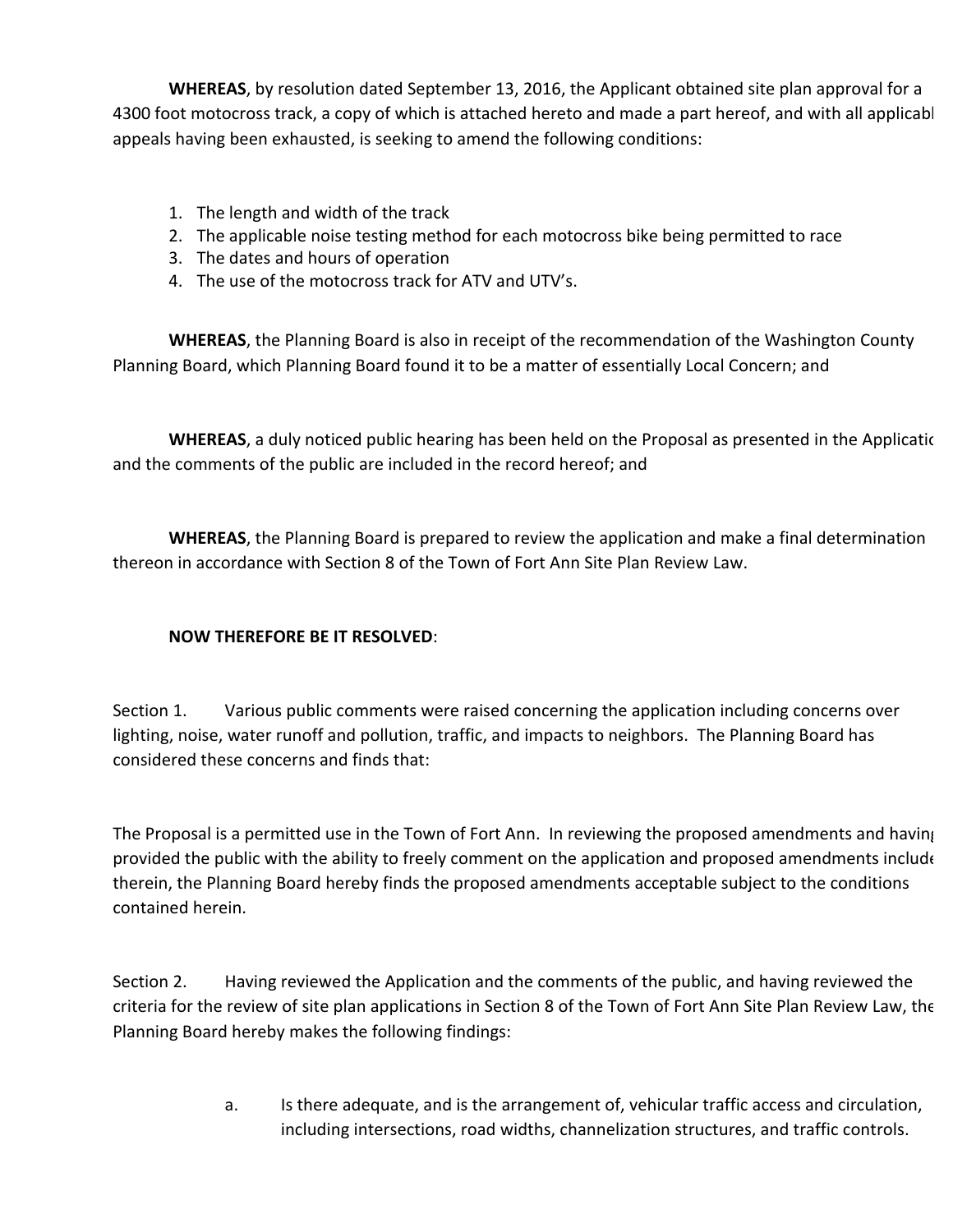Consideration will also be given to the project's impact on the overall circulation syste as it relates to adjacent uses.  $(S7(B))$ 

Vehicular traffic on-site will not be impacted by the amendments proposed.

b. Is there adequate, and is the arrangement of, pedestrian traffic access and circulation, including, but not limited to separation of pedestrian from vehicular traffic, walkway structures, control of intersections with vehicular traffic and overall pedestrian convenience? (§7(C))

Pedestrian traffic on site will not be impacted by the amendments proposed.

c. Does the Planning Board approve of the location, arrangement and setting of off-stree parking and loading areas?  $(S7(D))$ 

The off-street parking and loading areas will not be impacted by the proposal, especially due to the continue prohibition of camping, RV's, and overnight parking on the premises.

> d. Does the Planning Board approve of the location, arrangement, size and design of building, lighting and signs?  $(S7(E))$

The motocross track will not be lit. There are no amendments to this provision.

e. Adequacy, type and arrangement of trees, shrubs, and other landscaping constituting visual and/or a notice deterring buffer between these and adjoining properties.  $(S7(F)$ 

The Planning Board approves the existing landscaping and is not requiring any additional landscaping.

f. In the case of multiple family complexes, is there adequate usable open space for controlled and informal recreation? (§7(G))

The Planning Board finds that this consideration does not apply.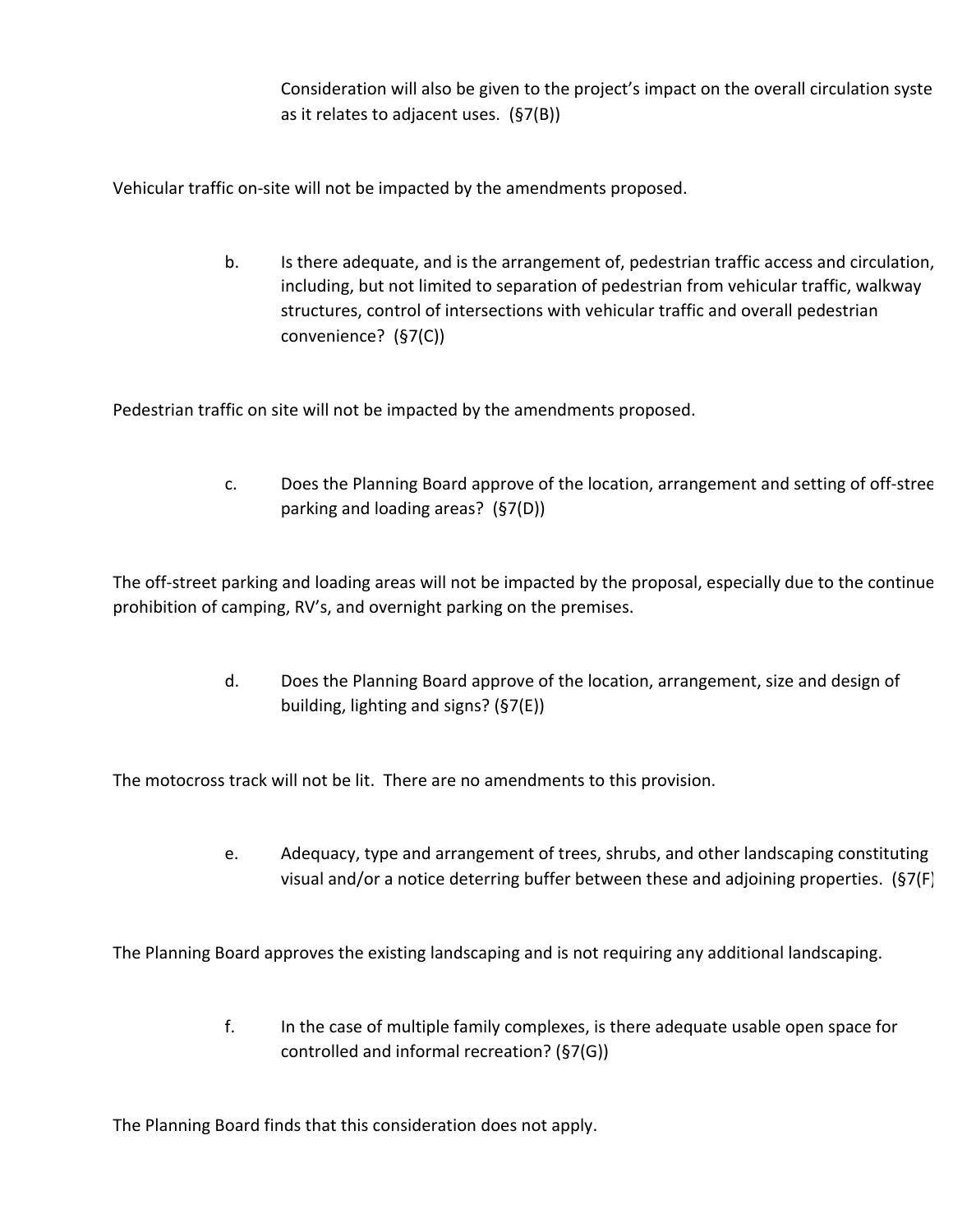g. Are there adequate provisions for the disposal of storm water, sanitary wastes, water supply for both fire protection and general consumption, solid waste disposal, and snow removal storage areas?  $(S7(H))$ 

The Planning Board finds that the proposed amendments will not impact the waste and water consideration

h. In areas with moderate to high susceptibility to flooding and ponding and/or erosion, i there adequate structures, roadways and landscaping?  $(S7(1))$ 

There are no areas susceptible to flooding and ponding. This provision does not apply.

i. Is there protection of adjacent properties against noise, glare, unsightliness or other objectionable features? (§7(J))

Yes, the adjacent properties are protected against noise, glare, unsightliness and other objectionable feature As it relates to glare, unsightliness and other objectionable features the proposed amendments have no impact.

The issue of noise pollution and the possible impacts associated therewith have been the subject of extensiv debate and public comment dating back to the original approval. The Applicant has submitted numerous additional documents from the AMA, noise test readings from those certain dates requested by the Town of Fort Ann.

The Planning Board finds that outside of the periodic spike in sound levels, there is no harmful impact to the adjacent properties above the ambient levels and the proximity and noise levels associated with NYS Route 149. In response to the potential spike of noise levels, the Planning Board is revising the condition that imposed noise limitations contained in the September 13, 2016 resolution. The Planning Board find this will better protect adjacent properties.

j. Is there retention of existing trees for protection and control of soil erosion, drainage and natural beauty?  $(S7(K))$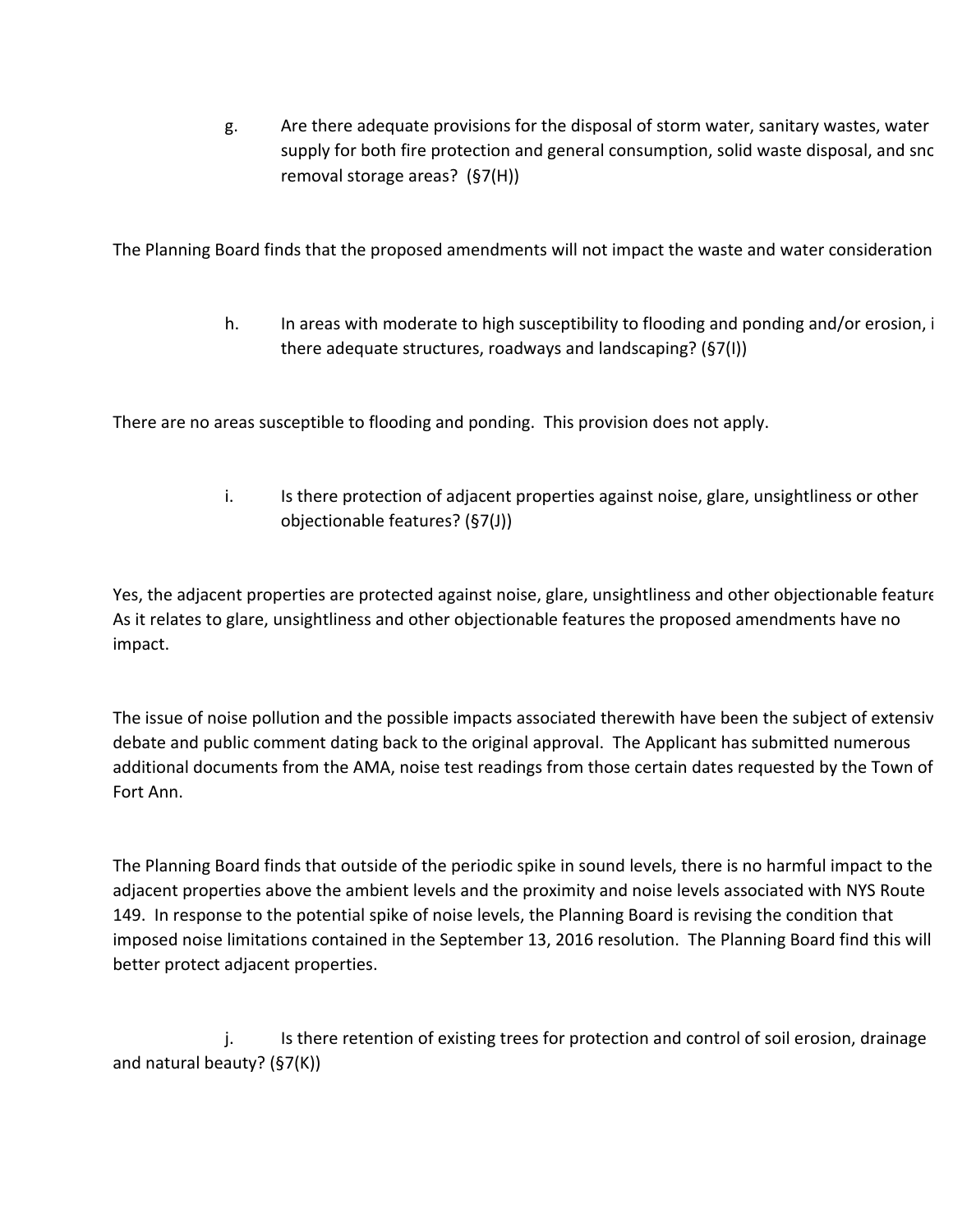The proposed amendment will have no impact on the existing trees nor impact soil erosion and drainage, excepting the original approval.

> k. For industrial site development plans, will there be impacts on air and water quality standards? (§7(L))

Since the project is not for industrial site development, the Planning Board finds that this consideration does not apply.

Section 3. Approval and Conditions.

Based on all of the foregoing, and all of the evidence and materials submitted by the Applicant, the Application is hereby approved with the following conditions in accordance with the authority granted by section 8(D) of the Site Plan Review Law:

a. The findings and conditions contained in the September 13, 2016 where they are not inconsistent with the conditions contained herein, shall remain in full force and effect.

b. The Hours of Operation: Beginning in 2018, the track operation shall be permitted to operate between the first of April  $(4/1)$  through the end of October  $(10/31)$ ; during the open period motorcycles, atv and utvs, shall only be permitted to operate on-site Thursday – Saturday from 8:00 AM – 6:00 PM and Sunda 10:00 AM - 6:00 PM. In the event one of the days in a given Thursday to Sunday period the Applicant is forc to close for more than six (6) hours due to adverse weather conditions, the Applicant may operate on the following Monday from 8:00 AM – 6:00 PM. The Applicant shall be allowed to operate on federal holidays during the open period of April  $1 -$  October 31.

c. The Applicant may vary the track size and dimensions, however, there shall be no motorcycles atvs, utvs operating or racing; or other ground disturbance outside of the "Track Area Limit Line" as depictec on the Detailed Site Plan prepared by Hutchins Engineering, Last revised 10/4/17.

d. The Applicant shall perform a sound test on every motorcycle, atv and utv prior to it operating on site to ensure that all motorcycles, atvs, or utvs shall comply with the noise requirements of the current American Motorcyclist Association's Motocross Rules for Amateur Racing. The Applicant shall keep detailed records, including tachometer readings, of every test and supply the same to the town's enforcement officer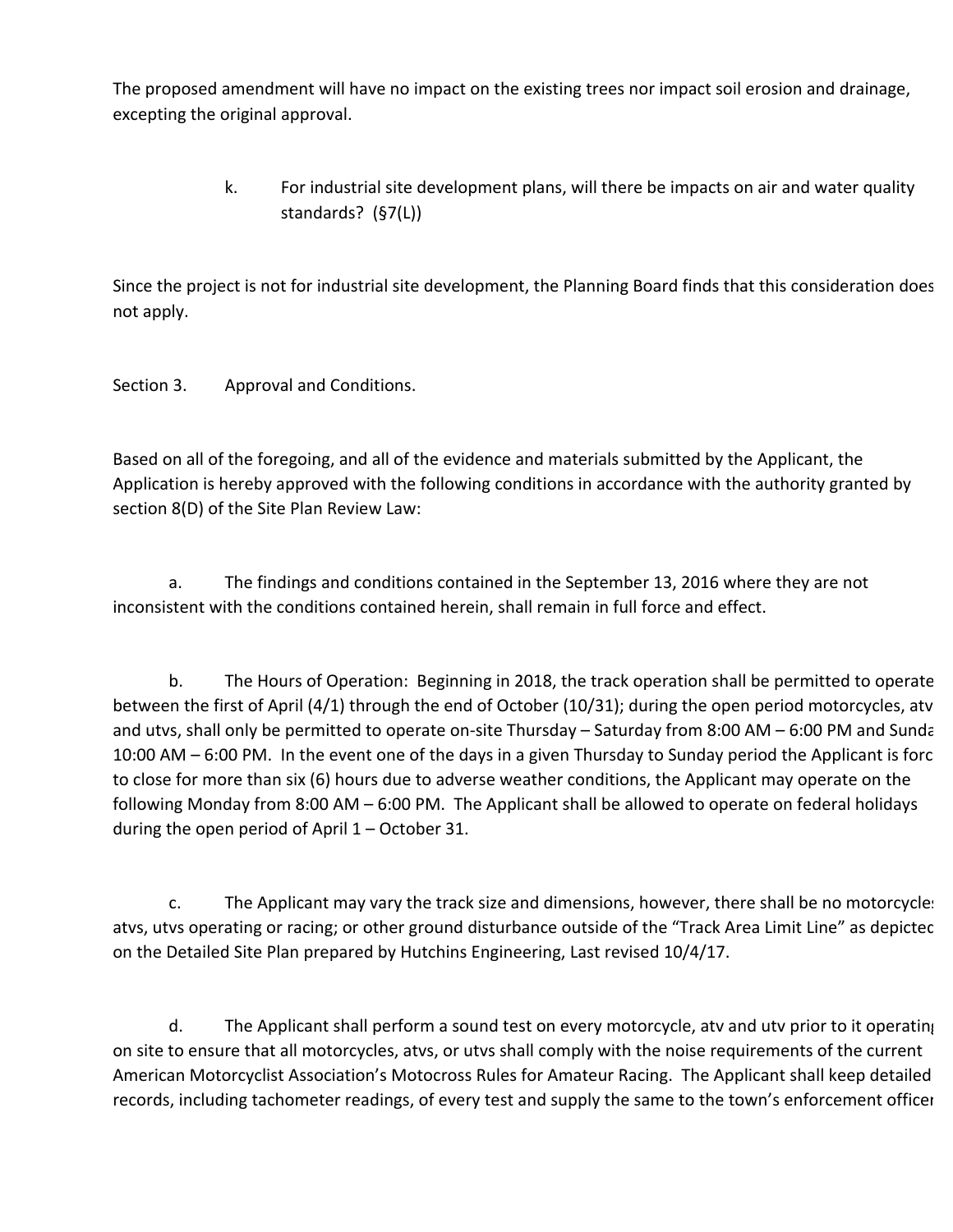upon request. No motorcycle, atv or utv shall be permitted to operate on site that exceeds the sound limit established herein.

- e. No camping, RV's, or overnight parking of vehicles shall be permitted on site.
- f. No fuel shall be sold, delivered, or dispensed by the applicant, his agents or assigns, on the sit

g. Noise levels arising from the site shall not result in a five (5) minute Leq measurement in exce of a 6 dBA increase above the ambient sound level or a regular or periodic Lmax measurement taken at a residential property above 65 dBA.

Section 4. This resolution shall take effect immediately.

| Voting:                  | Ayes: | Nays: |   |  |  |
|--------------------------|-------|-------|---|--|--|
| Donald Bedeaux, Chairman |       | x     |   |  |  |
| Chad Wilson              |       | x     |   |  |  |
| <b>Richard Winchell</b>  |       |       | x |  |  |
| <b>Brian Mattison</b>    |       | x     |   |  |  |
| <b>William Hohmann</b>   |       | X     |   |  |  |
| <b>MOTION APPROVED</b>   |       |       |   |  |  |

**Jarrett Engineers, PLLC for Boats by George, Inc./Site Plan: Applicant wishes to expand boat storage** on existing developed site at 10018 State Route 149, Fort Ann. Unable to make meeting. Motion to table by Brian Mattison, seconded by Richard Winchell.

Motion to adjourn meeting at 8:15pm by Richard Winchell, seconded by Brian Mattison.

Deborah A. Fifield Planning Board Secretary, Town of Fort Ann